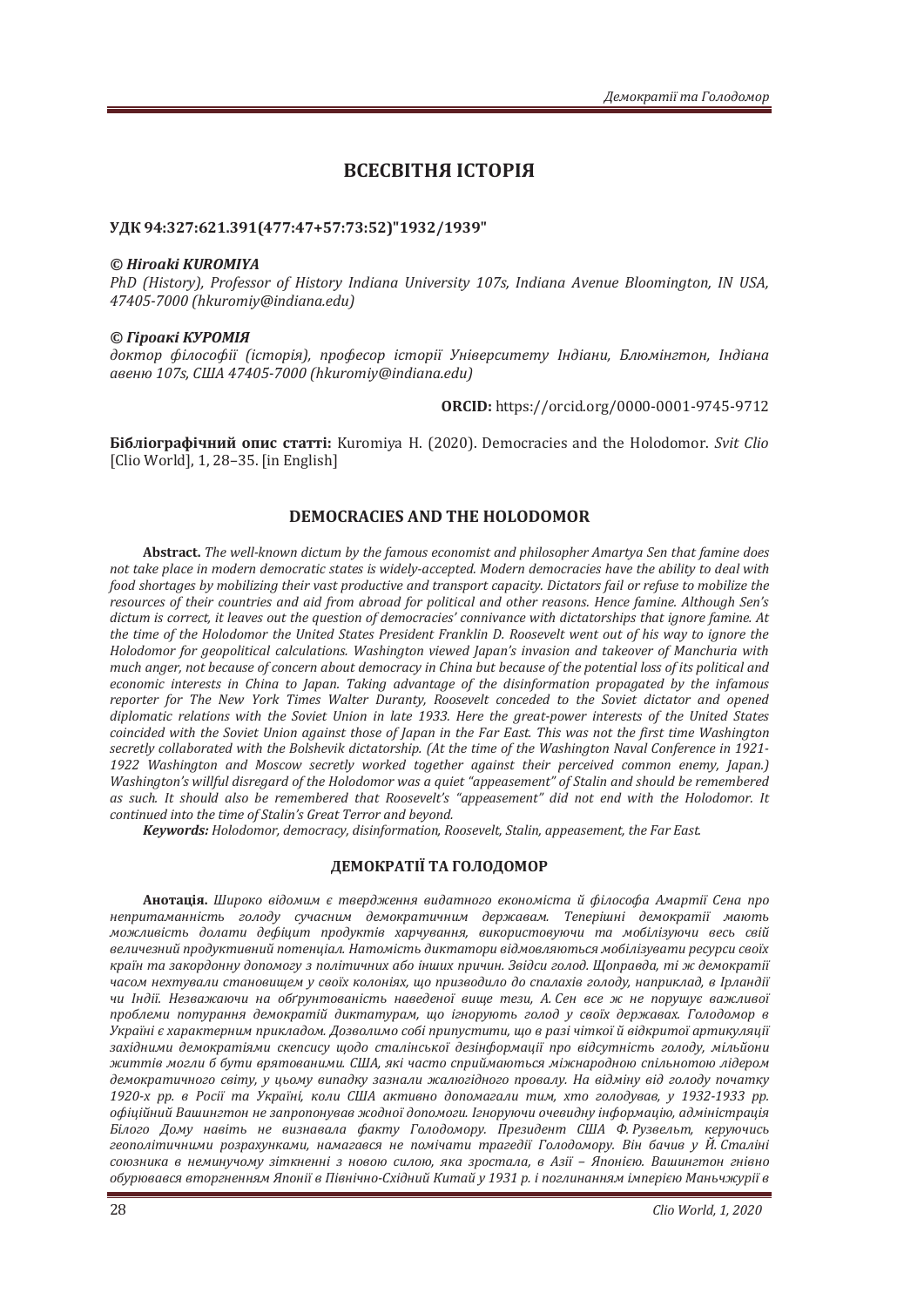1932-му. Це глибоке занепокоєння американського президента було викликане зовсім не стурбованістю про небезпеку для демократії в Китаї, а скоріше загрозою, яку становила Японія політичним та економічним інтересам США в цій країні. Рузвельт із задоволенням сприймав за щиру правду сталінську дезінформацію, яку поширював горезвісний Уолтер Дюранті на сторінках «Нью-Йорк Таймс». Президент демократичної Америки дав радянському диктатору «користь сумніву», прагнучи завоювати його довіру. З цією метою Ф. Рузвельт наприкінці 1933 р. ініціював встановлення дипломатичних відносин із СРСР. Агресія Японії на Далекому Сході гармонізувала великодержавні інтереси США та Радянського Союзу. Ф. Рузвельта і Й. Сталіна зблизила саме Японія, а не нацистська Німеччина. Про свою стурбованість загрозою поширення японської агресії проти Радянського Союзу американський президент згадав навіть у повідомленні про встановлення дипломатичних відносин з радянською державою. Вашингтон далеко не вперше йшов на таємну співпрацю з більшовицькою диктатурою. Так.  $3$ окрема, було під час Вашингтонської військово-морської конференції 1921-1922 рр. Тоді США і Радянська Росія таємно об'єдналися у співпраці проти свого спільного ворога – Японії. Відтак, у 1932-1933 рр. маємо ще одну спробу Й. Сталіна зіштовхнути капіталістичні держави на свою користь, протиставити одну капіталістичну владу іншій. І радянський диктатор досяг блискучого успіху. Iгнорування Голодомору Вашингтоном було не шо iнше, як «умиротворення» Й. Сталіна, подібне до «умиротворення» А. Гітлера наприкінці 1930-х рр. І це слід пам'ятати, як і пам'ятати про те, що умиротворення Й. Сталіна Ф. Рузвельтом не завершилося Голодомором. Така політика щодо СРСР  $\,$ тривала до Великого терору 1937-1938 рр. і Другої світової війни 1939-1945 рр. Ідеться про забутий приклад моральної капітуляції західної демократії перед тоталітарною більшовшькою Москвою.

Ключові слова: Голодомор, демократія, дезінформація, Ф. Рузвельт, Й. Сталін, Далекий Схід.

**Statement of the problem.** The economist and philosopher Amartya Sen famously noted that no famine takes place under democracy. The world in the modern era, characterized by enormous productive and transport capacities, has adequate provision for the population of any given society across the globe to survive a food crisis through outside aid, provided that the political regime is willing to receive aid to help the population. Non-democratic regimes often fail to feed the population through malice, neglect, or indifference. The Holodomor in Ukraine in 1932–33 is one such example. Demographic catastrophes in the twentieth century, however, are not the monopoly of non-democratic regimes. The Bengal famine of 1943 in India, for example, was due, at least partially and possibly to a large extent, to the utter indifference of a democratic regime to the needs of its colonial subjects.

While famines did occur under democratic regimes, far more common in the twentieth century was the willingness among democratic powers to collaborate with dictatorships whose policies caused demographic catastrophes and mass killings. These cases are inconvenient truths for any political regime, and especially for democracies. Yet they need to be examined and the failures of democracies need to be acknowledged.

The present essay examines the cases of the Holodomor in Ukraine and analyzes the challenges that confronted democracies (particularly the United States) in the face of Communist dictatorship (the Soviet Union) on the Eurasian continent in the 1930s.

The Statement of the Basic Material. It is often forgotten that in the twentieth century Western and Soviet imperialism collaborated, at the cost of smaller powers such as Poland, when it suited their needs. The recent work by Andrzej Nowak<sup>1</sup>. This was one of a number of such instances of appeasement of imperialist aggression prior to the famous appeasement of the Nazis in 1939. For example, Professor Nowak notes the 1931 appeasement of Japan when it grabbed Manchuria, "once regarded as the beginning of 'appeasement'"2 The appeasement of Moscow by Washington that followed immediately after, however, seems to be almost completely forgotten. For this reason alone, this instance of appeasement deserves to be examined and discussed carefully. Moreover, like many historical events, this event, too, offers important historical lessons for smaller countries such as Ukraine that strive to live independently of neighboring imperial powers.

Washington's appeasement of Moscow in the 1930s was not new: it followed historical precedents of its own. In 1921–1922, for example, Washington was willing to collaborate with the Bolsheviks to contain its imperialist rivals, especially Japan. Concerned about Japan's naval expansion, Washington sought to discredit Japan's military presence in the Soviet Far East as an imperial scheme rather than an anti-Communist war. Washington famously succeeded at that time

<sup>&</sup>lt;sup>1</sup> Nowak A. Pierwsza zdrada Zachodu: 1920 – zapomniany appeasement demonstrates very well the West's sacrifice of Poland to Soviet imperialism in 1920. Kraków: Wydawnictwo Literackie, 2015. 2 Tylko tam, s. 13.

*Ceim Knio, Nº 1, 2020* 29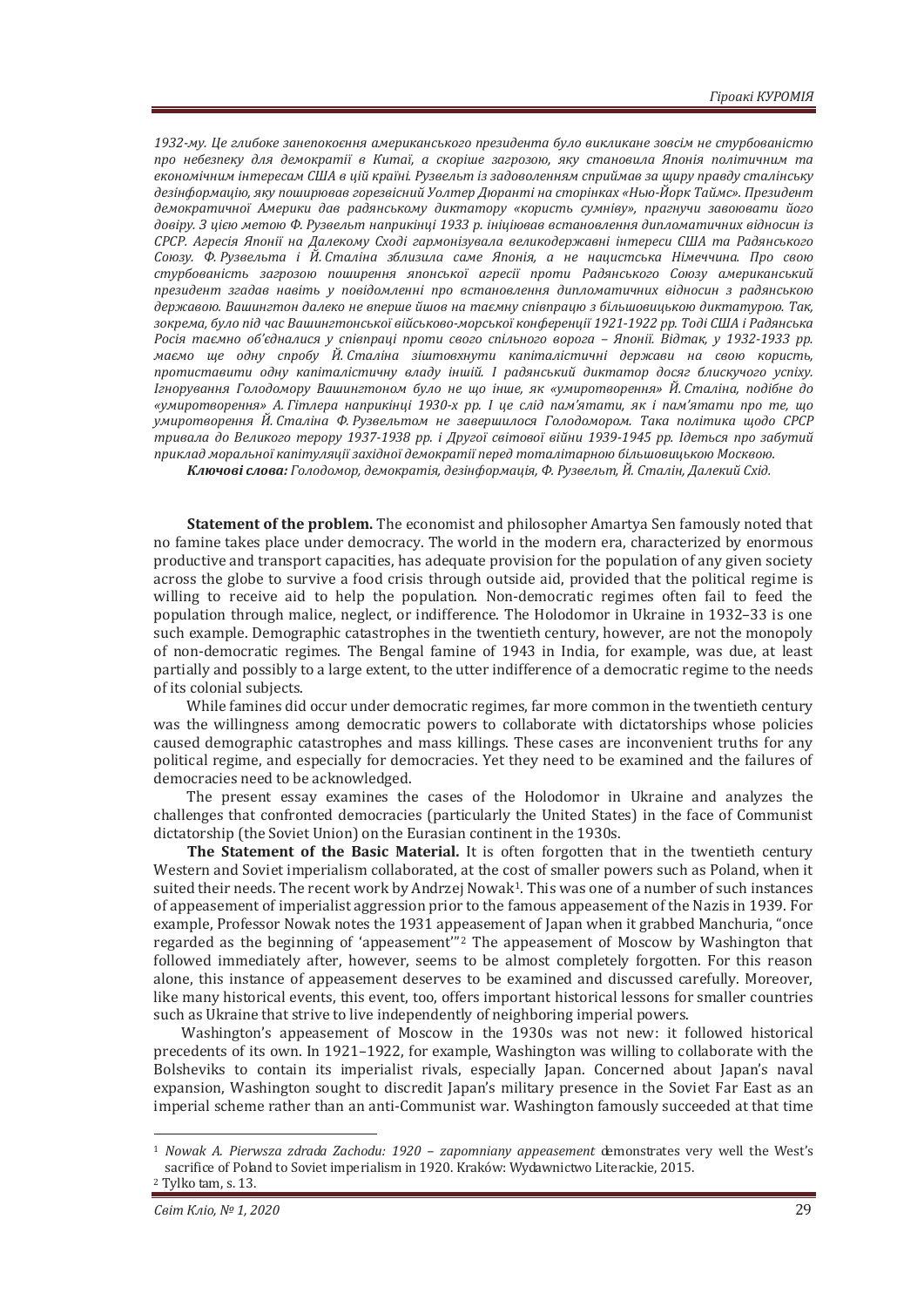in breaking Japan's diplomatic codes.3 During the Washington Naval Conference from November 1921 to February 1922, the United States confidentially gave de-crypted Japanese diplomatic correspondence to the representatives of the Far Eastern Republic. (The Far Eastern Republic, a buffer state created by the Bolsheviks in 1920, was merely a front set up to stymie Japan's ambitions.) The Far Eastern Republic delegates then exposed Japan's secret territorial ambitions in the Far East. This resulted in Japan being forced to accept terms unfavorable to its naval expansion. The US hid its hand by working closely yet secretly with the Bolsheviks.4 Japan was thus made to withdraw its military forces from the Russian Far East. Once the Japanese forces were withdrawn, the political utility of the Far Eastern Republic expired and it was soon abolished and absorbed into Soviet Russia. During these years, from 1918 to 1922, Moscow politically seduced the Americans with the prospect of fantastically attractive economic concessions for American business.<sup>5</sup> What kinds of secret agreements were concluded, if only orally, between them is unknown. The Far Eastern Republic, some leaders of which sought freedom from Moscow's command, may well have promised attractive deals to the Americans without clearing them with Moscow.6 These dealings, while demonstrating America's willingness to work with the Bolshevik dictatorship for its foreign interests, largely serve to highlight how much further the US would be willing to take them just ten years later.

To fully understand this development, one must remember that the early 1920s were a period of acute famine in southern Russia and Ukraine. Herbert Hoover, the "Great Humanitarian," and other Americans organized an extensive humanitarian relief for the famished. In spite of the relief, millions of people (the estimates range from one million to five million) died in the famine. Without the American relief far more people would have died. The American relief effort ended in 1923 when Moscow began to export grain even while the famine was still not completely under control. As one historian has put it, "Soviet leaders had evinced a willingness to risk a terrible and massive human tragedy in order to expedite general economic development."7

There is no evidence that Hoover and others were motivated by military, intelligence, or economic benefits in extending relief to the famished people in Russia. Nevertheless, once the crisis in the Far East ended and the famine in the south began to subside, Moscow demonstrated no intention of honoring the promises of economic concessions it made to the United States. Such concessions were predicated on the American recognition of the Bolshevik government. As a result, Americans who had been most favorably disposed to the establishment of diplomatic relations between the two countries lost influence in American political circles.

The Bolsheviks, in fighting both Japanese territorial ambitions and the famine in the south, proved to be past masters of colluding with imperialist powers to gain maximum political benefit. Yet it did not mean that they renounced their own hidden imperialist ambitions, which would become evident in 1939 when Moscow destroyed Poland in collusion with Nazi Germany and invaded Finland militarily. In fact, from the very beginning the Bolsheviks never truly abandoned their imperialist agenda. This manifested itself most clearly in China within a few years of the Bolshevik Revolution. True, Moscow renounced on paper its extra-territoriality in China as a demonstration of criticism of other imperial powers that clung to their colonial powers in China. Yet when it came to the colonial control of the Chinese Eastern Railway (that extended from Manzhuli to Harbin and Suifenhe), Moscow first renounced control, then withdrew its renunciation.8 Stalin was concerned that China would yield its control to imperial powers.9 While

<sup>&</sup>lt;sup>3</sup> See: *Yardley, H. O.* The American Black Chamber. Indianapolis: Bobbs-Merrill, 1931.<br><sup>4</sup> *Chervonnaya, S. A., & Evans, D. J.* Left behind: Boris E. Skvirsky and the Chita Delegation at the Washington Conference, 1921–22. Intelligence and National Security, 2014, Vol. 1, P. 9–57; *Behringer, P. W.* 'Forewarned Is Forearmed': Intelligence, Japan's Siberian Intervention, and the Washington Conference. The International History Review. 2016. 8:3. P. 367-393.

<sup>&</sup>lt;sup>5</sup>See: *Косторниченко*, *В. Н.* Проект концессии американского предпринимателя Вашингтона Б. Вандерлипа и Советская внешняя политика начала 1920-х гг. Americana. Волгоград, 2000. № 4. С. 79-87.

<sup>6</sup> The president of the Far Eastern Republic, Aleksandr Krasnoshchekov, was subsequently tried (on charges of "corruption") in 1924 and executed in 1937. (See: Argenbright, R. Marking NEP's Slippery Path: The Krasnoshchekov Show Trial. Russian Review. 2002. 61:2. P. 249–275.<br>*7 Edmondson, C. M.* An Inquiry into the Termination of Soviet Famine Relief Programmes and the Renewal of

Grain Export, 1922–23. Soviet Studies. 1981. 33:3. P. 382.<br><sup>8</sup> See: *Elleman, B.* Diplomacy and Deception: The Secret History of Sino-Soviet Diplomatic Relations, 1917-1927.

Armonk, New York: M.E. Sharpe, 1997.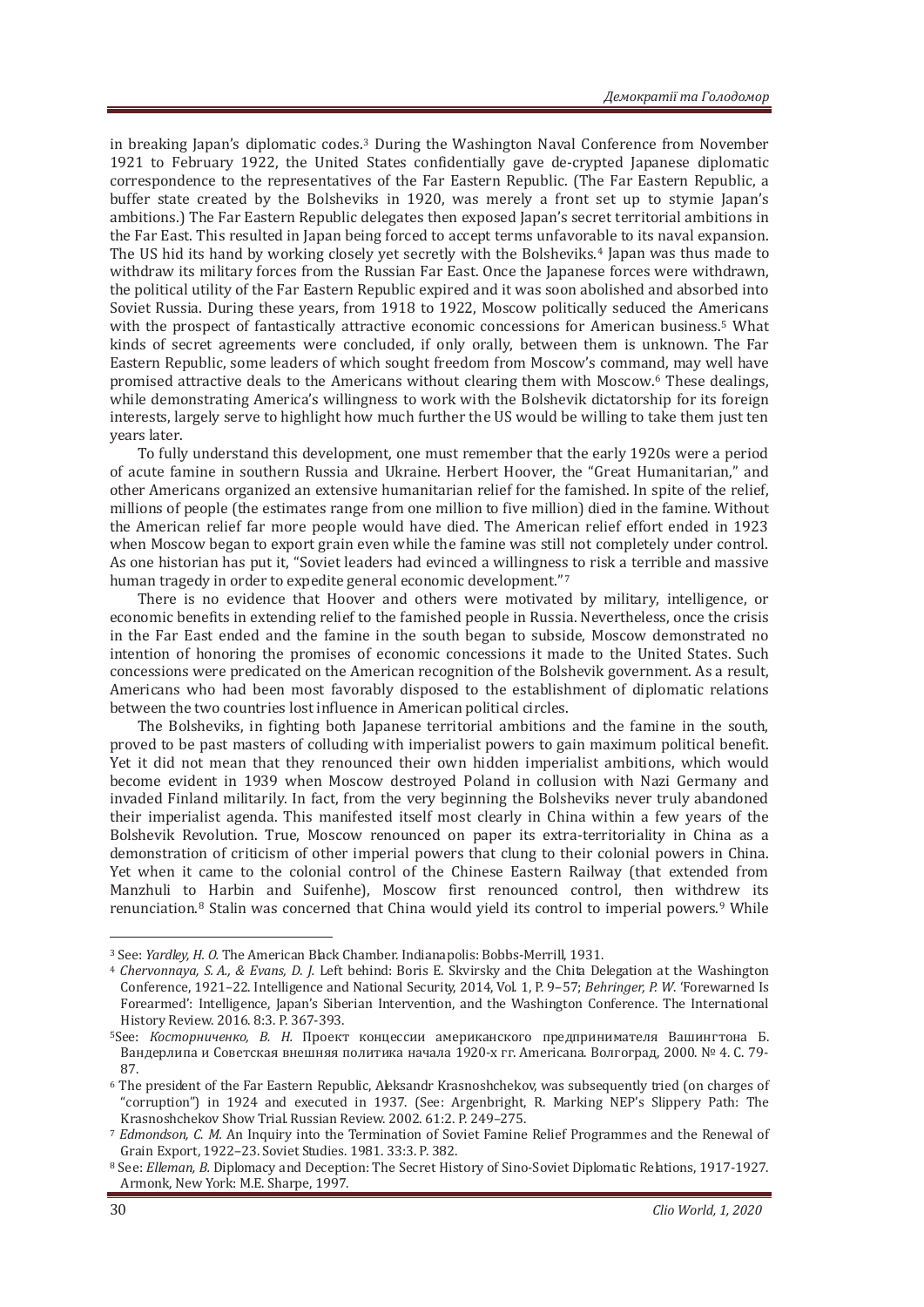pitting one imperial power against another, the Bolsheviks remained deeply concerned that "America will always be against Russia" and that "the Japanese and Americans will unite concerning the division of spheres of influence" in the Far East.10 Later, in 1929, Moscow even waged a brief war against China over the control of the railway. In the end, in 1935, Moscow, finding it difficult to pretend to be an anti-imperial power, ignored China and sold the railway to Manchukuo, the puppet government of the imperial occupier of Manchuria!

Moscow's rhetoric, therefore, of resisting a capitalist threat in fact collapsed under the possibility of gaining its own economic and imperialist benefits, revealing the Bolsheviks' willingness to work with other imperialist powers when it proved politically advantageous.

The international situation in the Far East changed dramatically in the 1930s. The Soviet Union and the United States established diplomatic relations in late 1933. While the United States extended famine relief to Ukraine and Russia in 1921–22, by 1932–33 Washington knowingly adhered to Stalinist propaganda and even failed to acknowledge that there was a famine. Had it helped the starving people in 1932–33, undoubtedly many lives would have been saved. In fact, with no outside help millions of people died of hunger in 1932–33 in the Soviet Union. The reason is very clear: Washington and Moscow joined forces against Tokyo. The rapprochement was a supremely political move carried out at the cost of millions of lives. Ultimately, it was more Washington's "appeasement" of Moscow than the world's "appeasement" of Japan, because Washington intended not to appease the Asian imperialist power, at least in the long run.

Japan's military invasion of Manchuria in September 1931 and the foundation of its puppet government Manzhouguo (Manchukuo) in early 1932 changed fundamentally the political configuration in the Far East. Stalin insisted that it was a menacing challenge to Soviet power. He claimed that the Soviet military presence in the Far East was too weak to present an effective force and took a humiliatingly submissive position toward Japan. He even censured those (including Soviet Commissar of Foreign Affairs Maksim M. Litvinov) willing to take a harsher stance toward Japan.11 While placating Japan, Moscow began in earnest to court Washington as a counterweight.

The Manchurian invasion took place when Herbert Hoover was the President of the United States. Hoover had organized, among others, the aid to the famished people in Russia and Ukraine in 1921-22. He was also a staunch opponent of Communism. He had no inclination to come to terms with Moscow. Nor did he have any intention of sanctioning Japan's capture of the vast Manchurian land by force. Thus in 1932 the so-called "Stimson Doctrine," named after Secretary of State Henry L. Stimson, came into being: non-recognition of international territorial changes by force. Needless to say, behind this doctrine lay the American intention not to let Japan monopolize Manchuria. After all, the United States, like Japan and other imperial powers, maintained extra-territoriality in China. Moreover the United States had long advocated the "Open Door Policy" in China, not to be outdone by other imperial powers (especially Japan and Russia).12 In any event, the Stimson Doctrine remained a doctrine and was not enforced against Japan. The effect was, at least in the short term, a toleration if not appeasement of Japan's aggression.

Franklin D. Roosevelt had no desire to appease Japan, at least in the long run. He sought to use Moscow against Japan. Moscow courted the United States, as it had done ten years earlier, as a counterweight against Japan and was more than happy to come to terms with Washington. In campaigning in 1932 for the presidency against the incumbent Republican President Hoover, Roosevelt played his hand craftily. On the one hand, he never publicly advocated recognizing the Soviet government so as not to alienate millions of American people of Slavic origin (particularly ethnic Poles and anti-Soviet émigrés from the former Russian Empire). On the other hand, he eagerly consulted Walter Duranty, the infamous correspondent of The New York Times in Moscow who knowingly denied the existence of famine in the Soviet Union and deliberately misrepresented

<sup>9</sup> A testimony by Henk Sneevliet who was a Comintern delegate to China in the early 1920s. His recommendation that the railway be returned to China was not accepted by Moscow. Stalin is said to have cited the case of Persia as an example of Russia's withdrawal leading to "an increase in American influence". Stalin's remark, however, may refer to a later period, the mid- to late-1920s. (See: *Saich*, T. The Origins of the First United Front in China: The Role of Sneevliet (Alias Maring). Leiden: E.J. Brill, 1991. Vol. 1. P. 133.

<sup>10</sup> Remarks by P. A. Kobozev, the prime minister of the Far Eastern Republic in 1922 cited in Saich, vol. 1, p. 401. 11 See: Сталин и Каганович. Переписка. 1931-1936 гг.; Сост.: О. В. Хлевнюк, Р. У. Девис, Л. П. Кошелева,

Э. А. Рис, Л. А. Роговая. Москва: РОСПЭН, 2001. С. 122.<br><sup>12</sup> In 1917 Washignton did acknowledge Japan's "special interests" in China (the "Lansing-Ishii Agreement"). This did not prevent the United States from advocating the "Open Door Policy."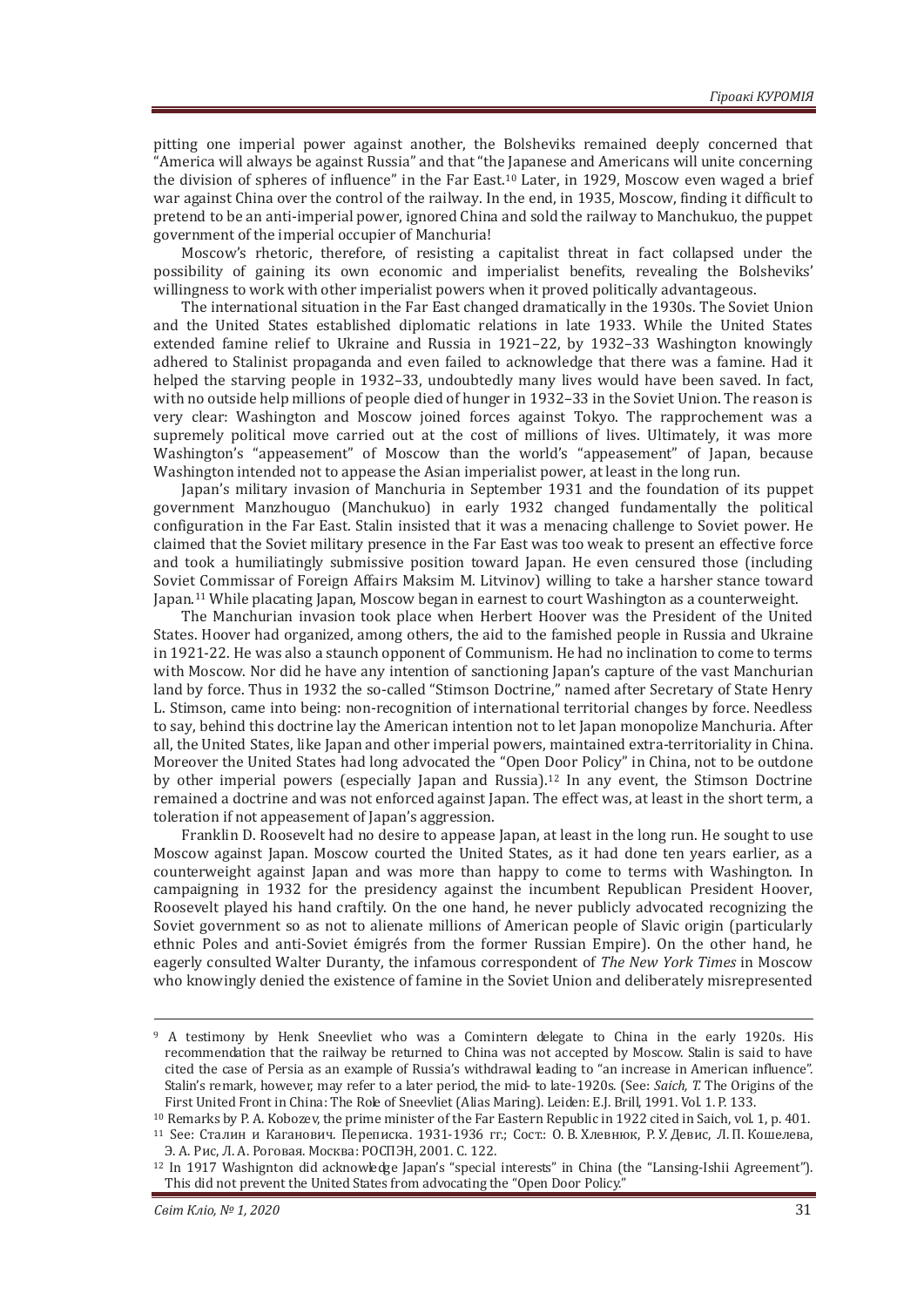the Communist country as a successful experimentation with modernization, a lesson the capitalist countries (including the United States) should learn.13

Throughout 1933, when millions of people were dying in Ukraine and elsewhere in the Soviet Union, the newly elected President Roosevelt ignored numerous reports on the massive famine. He was now keen to mend relations with the Communist country. He did so finally in November 1933. "It was Walter Duranty, more than any other individual, who persuaded Franklin Roosevelt of the wisdom of granting diplomatic recognition to the Soviet government."14 Historians has argued that Roosevelt was interested in using the Soviet Union as a lever to influence the European political scene complicated by Adolf Hitler's ascension to power in Germany in January 1933. It has also been argued that Roosevelt was interested in boosting the American economy by opening trade more widely with the Soviet Union. Indeed, American business circles had pressed Washington for the rapprochement with Moscow.

It is certain, however, that these were not the main reasons for Roosevelt's rapprochement with the Soviet dictator. On 16 November 1933 the two countries announced their diplomatic rapprochement. The following day Litvinov wrote almost ecstatically to Moscow about his conversation with Roosevelt: «Рузвельт при этом упомянул, что мы [Советский Союз] могли бы обмениваться с Америкой информацией о Японии. Он полагает, что нам нужно лет 10 для приведения Сибири в надлежащее состояние, в особенности для постройки дорог, и Америка готова все лелать, чтобы отврашать от нас японские опасности»<sup>15</sup>. More revealing is a document from the Archive of the Foreign Ministry in Moscow. Roosevelt chose as first American ambassador to the Soviet Union William C. Bullitt, a man sympathetic with the Soviet Union who had personally known Vladimir I. Lenin. In a conversation with Grigorii Ia. Sokol'nikov, Deputy People's Commissar of Foreign Affairs on 13 December 1933, Bullitt was very frank about Roosevelt's motives, which Sokol'nikov's memorandum of the conversation betrays clearly: «После обмена любезностями Буллит перешел к разговору об отношениях на Дальнем Востоке. Он начал с того, что президент с самого начала был вполне твердо за установление дипломатических отношений с Советским Союзом, однако он ожидал наиболее подходящего момента; с другой стороны, в виду обострения советско-японских отношений, срок признания был установлен с таким расчетом, чтобы владивостокский порт мог замерзнуть и таким образом ему не грозила бы неожиданная атака японских судов, которые могли бы быть двинуты Японией, исходя из соображений, что улучшение советско-американских отношений требует немедленного удара по СССР»<sup>16</sup>.

Sokol'nikov, almost taken aback by such unexpectedly kind consideration by the American President, nevertheless found it necessary to assuage the American concern about the security of the Soviet Union: «На это я [Сокольников] сказал, что в нынешнее время атака порта морскими судами не является настолько опасной, как раньше, так как можно зашитить порт ˔˅ˑˊˇ˖˘˃ǽ17. This extraordinary record demonstrates unequivocally that Roosevelt's main reason for the rapprochement with Moscow was the containment of Japan in the Far East. Roosevelt, like Stalin, was not initially much concerned about the danger of Hitler to the world. In his aforementioned 17 November 1933 note to Moscow, Litvinov wrote: «Он [Рузвельт] надеется, однако, что Гитлер не выдержит и лопнет, но пока что является опасным милитаристским воспитателем юношества»<sup>18</sup>.

The Soviet-American rapprochement included certain provisos Moscow had to observe, such as the guarantee of freedom of conscience and the cessation of Communist propaganda in the United States. None of these concerned Roosevelt very much, and Stalin had absolutely no intention of observing them. Having ignored the Holodomor, Roosevelt was eager to take at face value the "Stalin Constitution", promulgated for Western consumption in 1936, which included a clause on the guarantee of freedom of conscience19. Roosevelt showed no interest in the genocidal attack on priests and believers in 1937–38 that followed in the promulgation of the Stalin Constitution.

<sup>13</sup> See *Taylor, S.J. Stalin's Apologist: Walter Duranty. The New York Times's Man in Moscow. New York-Oxford:* Oxford University Press, 1990.

<sup>14</sup> *Tzouliadis, T.* The Forsaken: An American Tragedy in Stalin's Russia. New York: Penguin, 2008. P. 55.

<sup>&</sup>lt;sup>15</sup> Советско-американские отношения. Годы непризнания 1927-1933. Москва, 2002. С. 719.

<sup>&</sup>lt;sup>16</sup>Архив внешней политики РФ (Further – АВП РФ), ф. 146, оп. 16, п. 153, д. 10, л. 250.

<sup>17</sup> Ibid.

<sup>18</sup> Советско-американские отношения... С. 719.

<sup>&</sup>lt;sup>19</sup> See: *Tzouliadis*, *T*. The Forsaken... P. 204.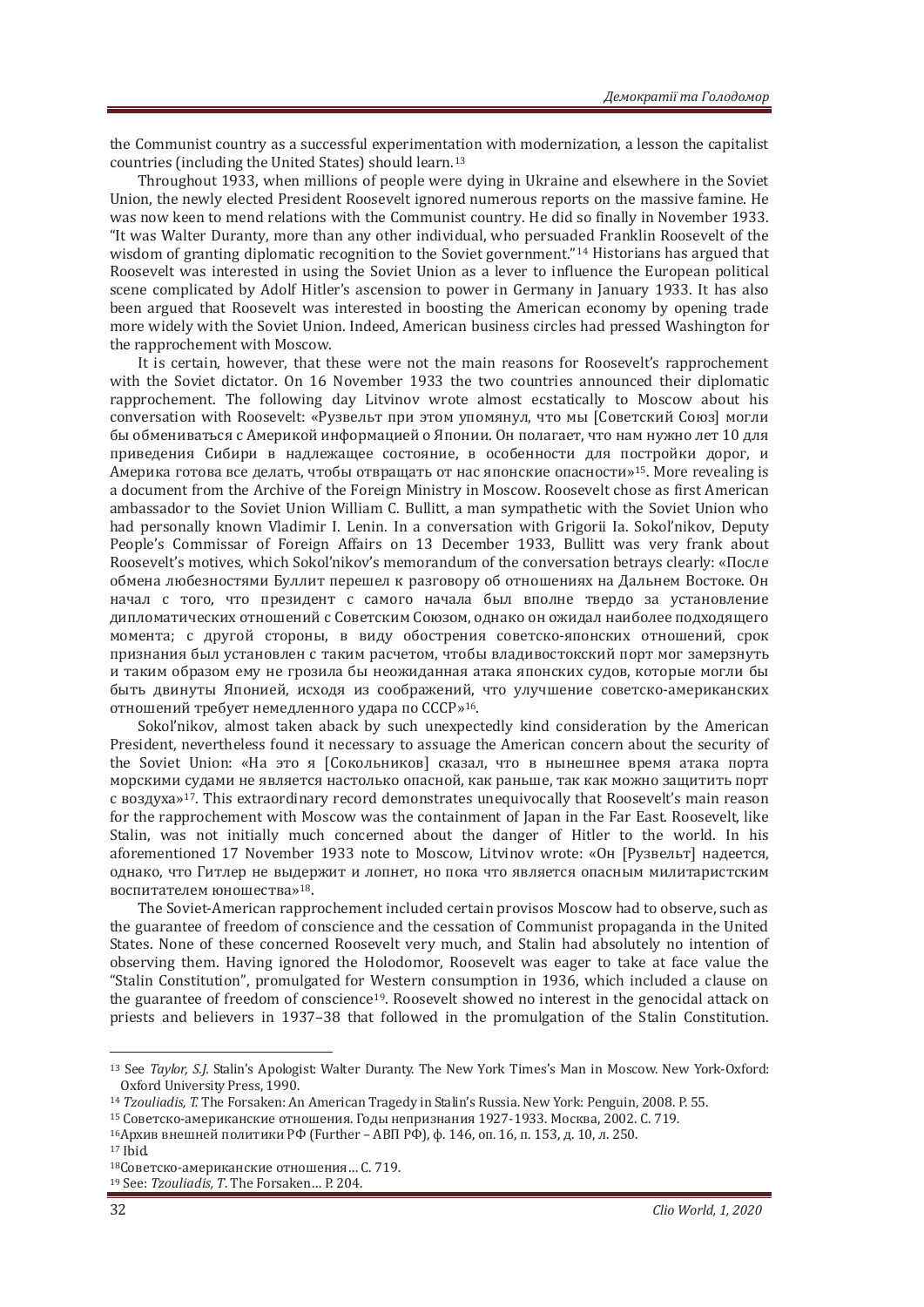Notwithstanding the provisos, Moscow carefully yet successfully used the American Communist Party for propaganda and, more significantly, Moscow's intelligence penetrated the American establishment deeply20.

Even before the 1933 rapprochement, it was clear to Washington that many Americans and other foreign citizens had been disappearing in the Soviet Union without the knowledge of foreign consulates. Their fates were unknown and they were assumed to have been arrested. Some of them subsequently were released and their ordeals of arrest and punishment by Soviet security organs became known to the world. Washington was naturally concerned about these matters. Roosevelt, however, was happy to accept Moscow's empty assurance that American citizens would be given consular assistance in the event of arrest. Roosevelt continued to ignore the unpleasant facts of disappearing American citizens in the Soviet Union. After arriving in Moscow, Bullitt soon turned critical of Stalin and his government, so he was recalled to Washington by Roosevelt. His replacement, Joseph E. Davies, a corrupt and incompetent diplomat, attended two of the three show trials Stalin staged in Moscow (the so-called "Piatakov Trial" in 1937 and the "Bukharin Trial" in 1938) and reported on their justness: he saw "a clear conspiracy against the government" by the defendants. Moreover, he too failed to pay attention to the fate of Americans disappearing in the Soviet Union. Davies' indifference unnerved the American embassy staff so much that they even considered a mass resignation in protest $2<sup>1</sup>$ . Davies' conduct in fact stemmed from the instruction Roosevelt had given to him when he departed for Moscow. According to Loy W. Henderson, an American diplomat who worked under Davies, Davies told him that Roosevelt "had instructed him that his main mission in Moscow was to win the confidence of Stalin"<sup>22</sup>.

It was also during this time of Stalin's Great Terror that Washington and Moscow secretly began collaborating against Japan in China, where a full-scale war between Japan and China had broken out in the wake of the so-called Marco Polo Bridge Incident (on 7 July 1937). According to the Soviet master spy Pavel Sudoplatov, «Дело в том, что и мы, и американцы были вовлечены в военный конфликт между Китаем и Японией, и мы, и американцы оказывали Китаю значительную военную помощь, секретно консультируя друг друга по этим вопросам и в Москве, и в Вашингтоне»<sup>23</sup>.

Roosevelt decided to open diplomatic relations with the Soviet Union at a time when millions of Ukrainians (and other citizens of the Soviet Union) were dying from famine. He ignored the massive human catastrophe. Roosevelt was so keen to win Stalin's confidence that his Great Terror (in which almost one million innocent people were executed), his sensational show trials, and the disappearance of American citizens in the Soviet Union were not a priority. Roosevelt's diplomacy must be recognized as an appeasement of the Soviet dictator.

Roosevelt's reaction to Stalin's alliance with Hitler (in August 1939) and Stalin's military invasion of Finland (in November 1939) and annexation of the Baltic republics in 1940 was necessarily muted. Herbert Hoover, who lost the presidential election to Roosevelt in 1932, saw Roosevelt's appeasement of Stalin very clearly. Although one may call it "sour grapes," he had a point. A few days after Hitler attacked the Soviet Union, Hoover was alarmed by reports of further appeasement by Roosevelt: One of the real compensations America received for our enormous sacrifices in the last war [WWI] was from the large part we played in establishing the democracies of Finland, Poland, Estonia, Latvia and Lithuania. We nursed them in their infancy. We spent hundreds of millions to help them grow to manhood. Does America feel quite right about aiding Stalin to hold his enslavement of them? That is where power politics will carry us. No doubt we will promise to aid Russia. But the war to bring the four freedoms to the world will die spiritually when we make that promise.

If we go further and join the war and we win, then we have won for Stalin the grip of communism on Russia, the enslavement of nations, and more opportunity for it to extend in the world. If we go into this war we will aid Stalin to hold his aggression against the four little

<sup>&</sup>lt;sup>20</sup>See: *Haynes i. & Klehr, H.* Spies: The Rise and Fall of the KGB in America. New Haven-London: Yale University Press, 2010.<br><sup>21</sup> Tzouliadis, T. The Forsaken... P. 115-116.

<sup>&</sup>lt;sup>22</sup> A Question of Trust: The Origins of U.S.-Soviet Diplomatic Relations. The Memoirs of Loy W. Henderson. Stanford: Hoover Institution Press, 1985. Р. 417 (emphasis added).<br><sup>23</sup> See: *Судоплатов П.* Разные дни тайной войны и дипломатии. 1941 год. Москва, 2001. С. 150.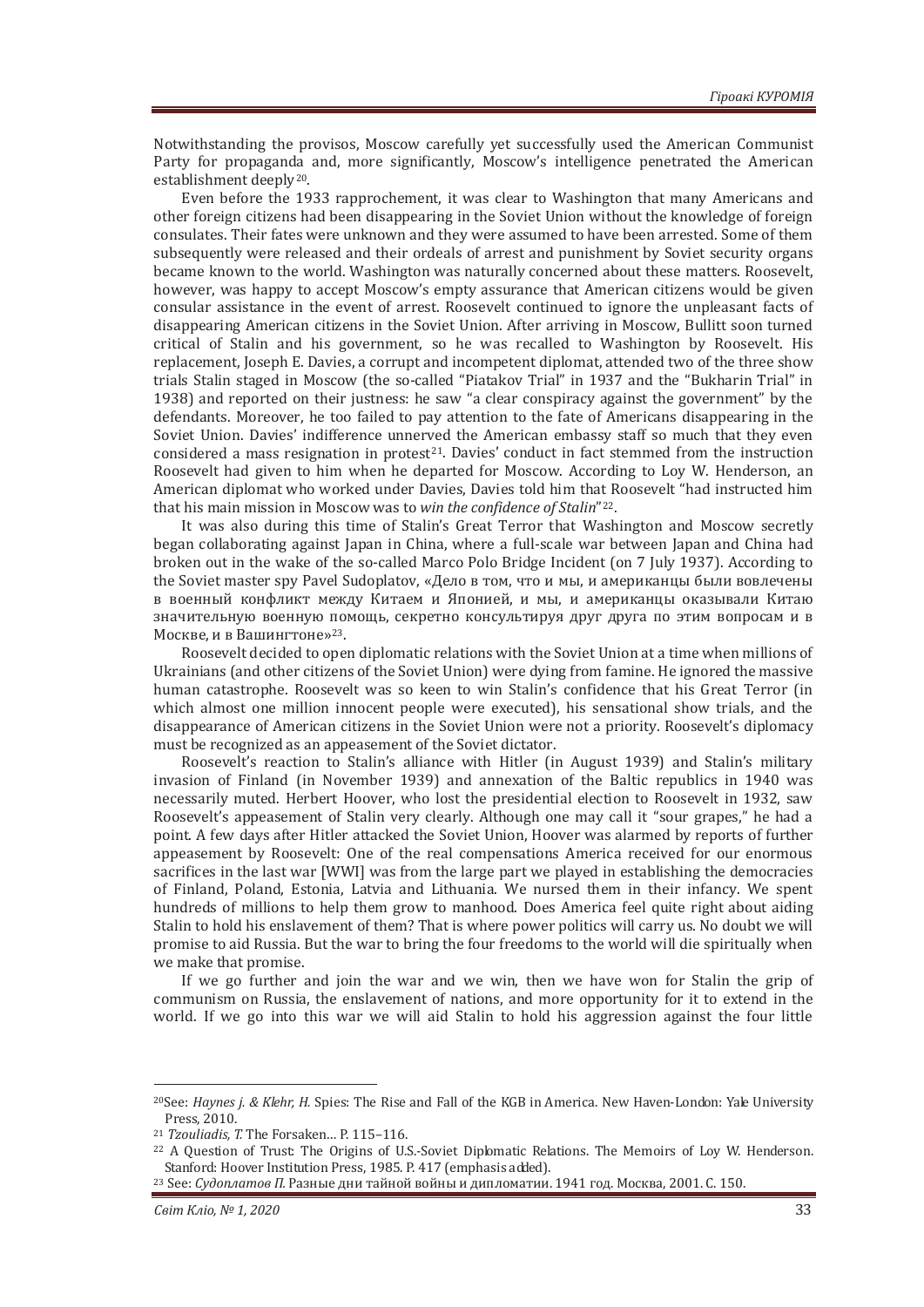democracies. We will help him to survive and continue his terror and his conspiracies against all democracies<sup>24</sup>.

As a former President of the United States, Hoover was not only familiar with great power politics but practiced it. Although he was no friend of Japanese imperialism and no supporter of its appeasement, he suspected that Roosevelt had no desire to avoid war with Japan, which broke out in December 1941.

Roosevelt was a politician who defended the national interests of the United States. He led the country out of the Great Depression and to victory during World War II. Today in the United States he is regarded as one of the greatest presidents in American history by both Democrats and Republicans (Roosevelt was a Democrat).

It is also clear, however, that Roosevelt chose to form a united, if unofficial, front with Moscow against Tokyo. Roosevelt defeated the non-interventionist Hoover to become president in 1933. He meant to influence the international political configuration in the Far East in favor of America. The question arises why Roosevelt chose to work with the Communist dictator over a constitutional monarch. Again, the reason is unavoidably related to American imperialist interests. Japan was an aggressive empire bent on staking out its territorial ambitions in Asia, particularly China. This posed an immediate threat to American interests, whereas Moscow played its cards well: even though it controlled the Mongolian People's Republic as a Soviet satellite and Xinjiang (Chinese Turkestan) as a de-facto colony, Moscow consistently pretended to be anti-imperialist. As Japan's democratic rule came to be increasingly eroded by growing militarism, its government frequently changed hands. In the ten years from Japan's invasion of Manchuria in 1931 to Japan's attack on Pearl Harbor in 1941, Japan counted 13 prime ministers, on average more than one prime minister a year. Obviously dealing with such an unstable and unpredictable aggressive power was precarious. By contrast, the Soviet Union was a communist dictatorship. It is understandable that from a political point of view, it would have been far easier to strike a lasting deal with Moscow than with Tokyo.

Washington therefore decided to appease the Communist regime in order to control their common rival on the Asian continent. The result is that Washington chose, for the sake of its own interests, not to make an issue of millions of deaths in the Soviet Union. Whether Roosevelt could have acted differently is a question that can be argued in many ways. All the same, Roosevelt's appeasement of Stalin should not be forgotten. The appeasement of Hitler by Western democracies in 1938 has been condemned universally, but Roosevelt's appeasement of Stalin is almost completely forgotten. In this light, the following assessment by an American historian of Roosevelt's mission during Stalin's Great Terror sounds ironic: "His [Roosevelt's] greatest assets were his large vision that democracy around the world was imperiled and his increasing sense that he had been given the mission of defending it."25 According to his wife's account, Roosevelt "had a real liking for Marshal Stalin himself."26

The Conclusions. In October 2015 a monument for the victims of the Holodomor was erected in the capital of the United States. (This was authorized by the US Congress in 2006.) This event was welcomed by Americans and Ukrainians alike as a belated acknowledgment by Washington of the millions of deaths in 1932-33 under Stalin. Maryna Poroshenko, Ukraine's first lady, attended the opening ceremony.27 President Petro Poroshenko himself visited the memorial in March 2016 and thanked the United States and «to the whole civilised world for support in the common struggle for the restoration of justice and the rule of law»<sup>28</sup>. Neither in the US nor in Ukraine, however, was Roosevelt's appeasement of Stalin at the time of the Holodomor ever mentioned.

The question is not whether to condemn Roosevelt or not. Democracies do not always act for democracy's sake and great powers often pursue their own interests at the cost of smaller powers. The 1939 case is well known. The abandonment of Poland in 1945 is another well-known case.

<sup>24</sup> See: *ǡ Ǥ Ǥ* Freedom Betrayed: Herbert Hoover's Secret History of the Second World War and Its Aftermath. Stanford: Hoover Institution Press, 2011. P. 233.<br><sup>25</sup> Hamby A. L. For the Survival of Democracy: Franklin Roosevelt and the World Crisis of the 1930s. New York:

Free Press, 2004. P. 393.

<sup>&</sup>lt;sup>26</sup> *Roosevelt, E.* This I remember. New York: Harper & Brothers, 1949. P. 254.<br><sup>27</sup> See: http://www.president.gov.ua/news/marina-poroshenko-u-vashingtoni-vzyala-uchast-u-vidkritti-me-36267.

<sup>28</sup> See: http://www.president.gov.ua/news/pamyat-pro-golodomor-obyednuye-ves-civilizovanij-svit-i-robi-36929.